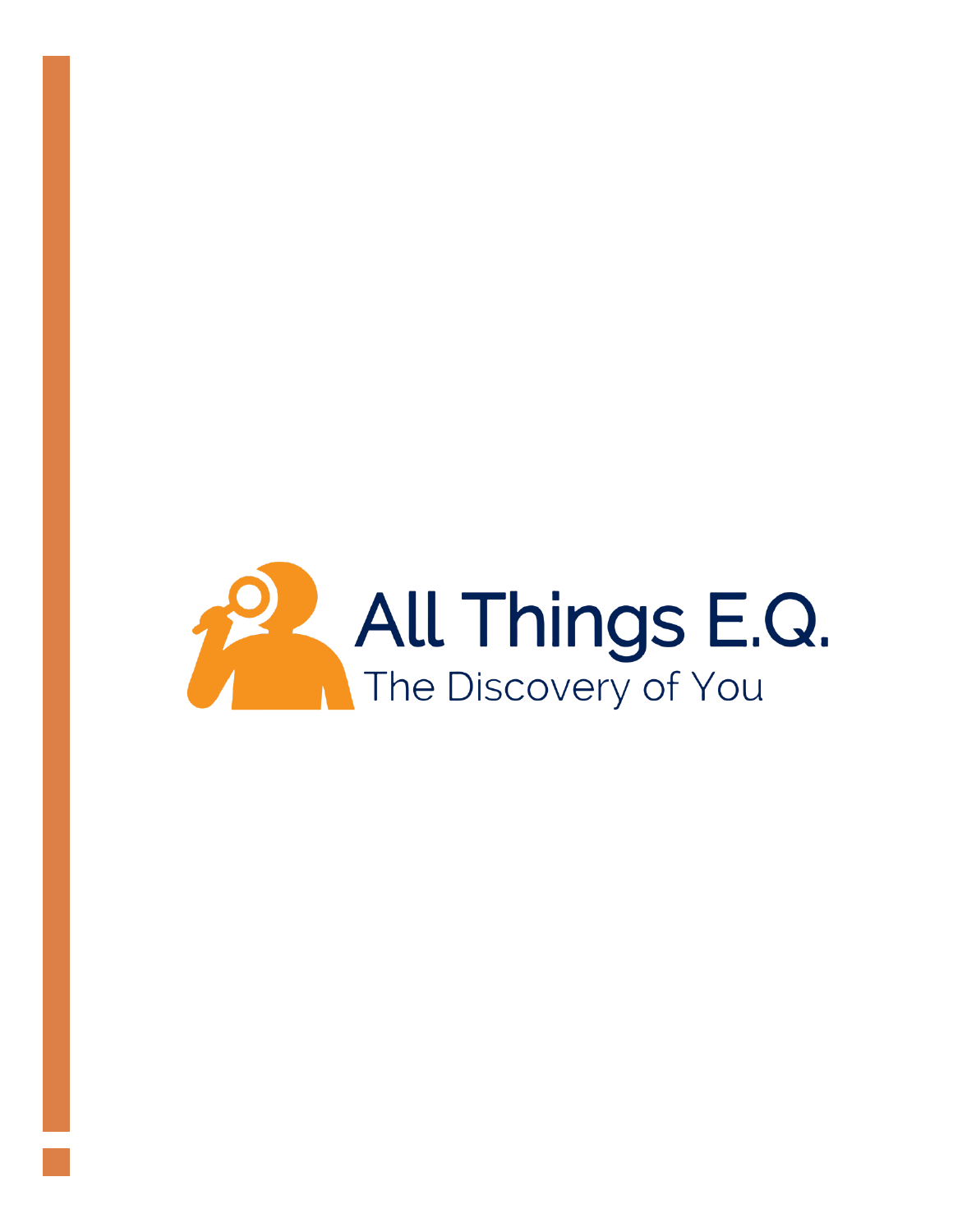# **WHAT IS ALL THINGS E.Q.**

All Things E.Q. (Emotional Quotient) is a character education program that transforms school culture and prepares students to "show up" positively to achieve academic success in school. Our weekly messages create a shared vocabulary on campus because they include the entire school and are sent weekly to parents. Evidence shows, All Things E.Q. increases student engagement and on-campus feelings of hope & well-being. An Independent four-year study showed with statistical significance that All Things E.Q. raised ELA & Math Scores on State Assessments, increased attendance, and decreased student discipline referrals in both frequency and severity.

## **WHAT WE BELIEVE TO BE TRUE**

**TEACHERS** are overwhelmed. They come to school today wanting to connect with their students and make a positive impact but feel continual stress. While teachers are prepared to help students academically, students are not always equipped with the habits necessary to be successful in school. Students and teachers need tools to develop successful classroom habits.

**SCHOOLS** provide endless programs and resources to support their students. Unfortunately, little is gained when students are passive recipients. Schools need students who have an internal willingness to be active participants to benefit from all the school provides.

**PARENTS** expect schools to prepare their students for the world. Schools expect parents to prepare their children for school. When schools and parents partner to support the essential communication skills required of today's youth, everyone benefits from the consistency.

**CHILDREN** are using more technology than any other generation. While technology creates connections, the relationships can be artificial and lack loyalty, which can cause stress, anxiety, disengagement, and low self-esteem in our children. Children need meaningful relationships and a caring school environment where they know they belong.

**WORKPLACE** requires collaboration. One of the main reasons people attend school is to prepare for future careers. Unfortunately, many employees lack social-emotional skills. When employees enter the workplace as problem-solvers who are already confident, helpful & hard-working, they excel. E.Q. skills accelerate career development and are sought after by employers.

## **WHY ALL THINGS E.Q. IS NEEDED IN SCHOOLS**

### **PROBLEM**

Many Character Education and Positive Behavior Programs are developed in isolation without school collaboration or parent inclusion. These programs are simply not sustainable because they are costly, require lengthy professional development, create too much work for teachers, and ultimately train, drain and ditch the schools who invested in their programs.

## **SOLUTION**

All Things E.Q. collaborates with schools, forming a genuine partnership with teachers, students, parents, and staff. This model creates a sustainable character education learning program. Our lessons are appreciated by the students themselves, thereby moving students from passive recipients to active participants in their academic careers. All Things E.Q. implements effortlessly because the simple layered lessons let teachers participate rather than plan. The campus-wide positive impact of All Things E.Q. yields measurable results.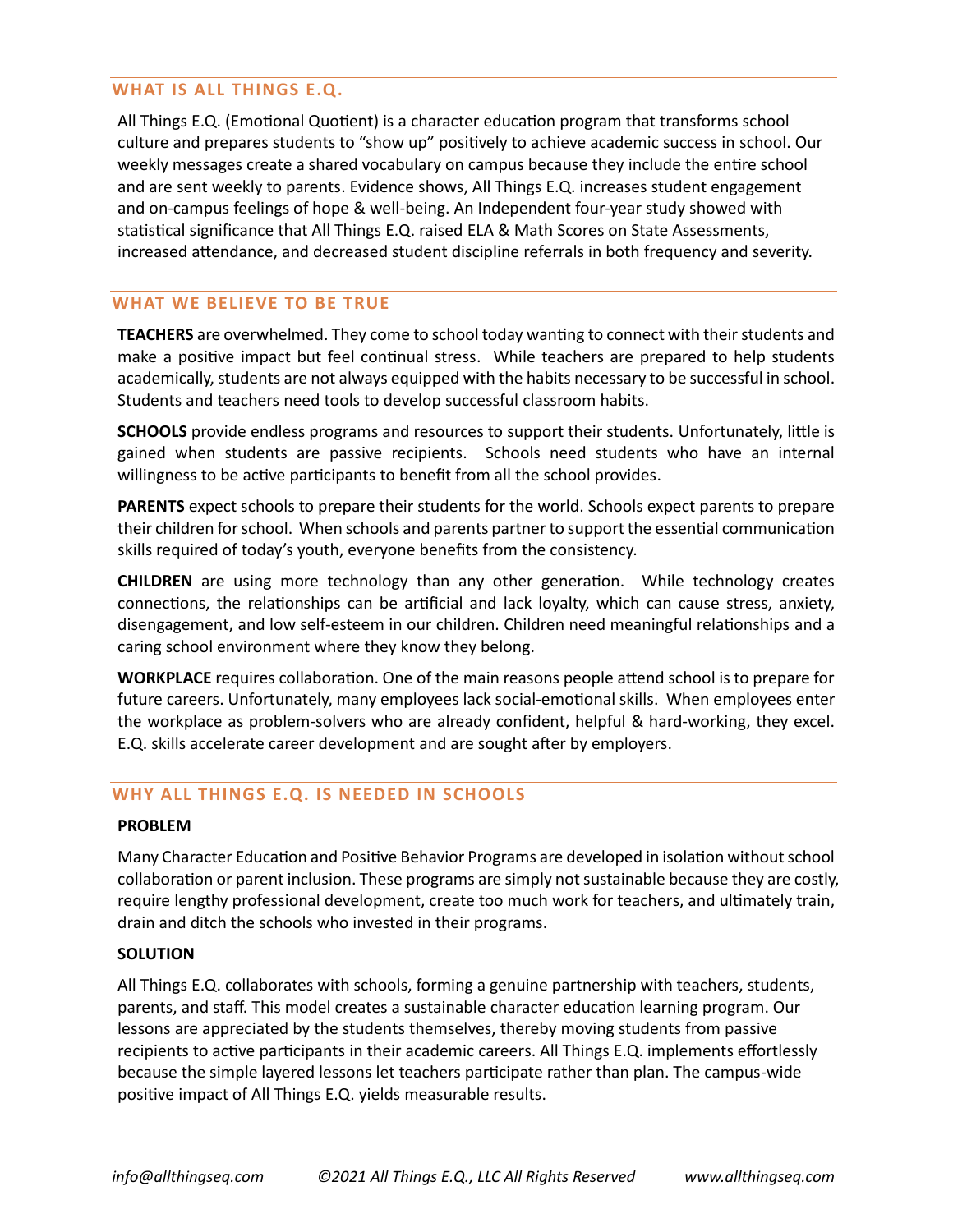### **PROOF**

A four-year comparative study showed that the ATEQ program raised both math and English language arts scores and improved attendance.

After the first year of implementation, a Gallup Poll showed a ten-point increase in each of the three categories: student engagement, campus-wide well-being, and hope over the prior school year.

All participating schools dramatically decreased student discipline referrals, not only in number (of students sent to the principal's office) but also in severity (degree of inappropriate behavior).

Survey results showed a 95% approval rating from parents & students & a 100% approval rating from teachers for All Things E.Q. Our customer service is superior, with 99% client retention.

There are many programs available to schools. However, few programs connect emotional skills to learning. All Things E.Q. supports academics and is aligned with the mission and purpose of schools. We have no political affiliates or funding.

## **WHAT PEOPLE ARE SAYING**

#### **PRINCIPAL**

*Parents are emailed the same message the students hear at school and have remarked that this program helps set the tone at home as well! Teachers report that All Things E.Q. has helped create an encouraging and self-reliant atmosphere in their classroom without having "one more thing" to do.* 

*Jennifer Jackman, MPA, Principal of Bright Beginnings Elementary School*

#### **TEACHER**

*This is not just another 'boxed curriculum' added to a teacher's plate. All Things E.Q. provides very accessible scaffolding for teachers every step of the way. My students have changed the way they show up to school and how they act in various social situations. All Things E.Q. has created a system that makes teaching these skills so easy to implement and natural to maintain in the classroom and school community. All Things E.Q. has made all of my students successful in expanding their emotional quotient, and it shows every day!*

*Jessica Kissinger, 6th Grade ELA, and Social Studies Teacher*

#### **PRINCIPAL**

*I am so impressed with what All Things E.Q. has done for New River Elementary. Not only do our 6th graders enjoy being E.Q. Ambassadors, but our office referrals have decreased dramatically this year. Which I think is due to the systemic nature of All Things E.Q. and how easy it is to implement in our school without placing a burden on our staff. The daily messages inspire students, and they work! I highly recommend All Things E.Q. Dr. Tennille, Principal of New River Elementary*

#### **STUDENTS**

*I changed my self-talk, and now I am more involved, ask more questions, and know what to do. Kayli, Student*

*This advice helps me in everyday life. From chores to school, these lessons help all of us. I now know the balance between work and play and how they both are fun! I just really appreciate your help. Joron, Student*

#### **PARENT**

*All Things E.Q. has made a big difference in my parenting style. I really like the All Things E.Q. platform, and the emails are so fun to get! My child was diagnosed with ADD/ADHD, and we have been struggling with homework and school, in general, all year. The things you talk about in the All Things E.Q. emails have helped tremendously. Melissa, Parent*